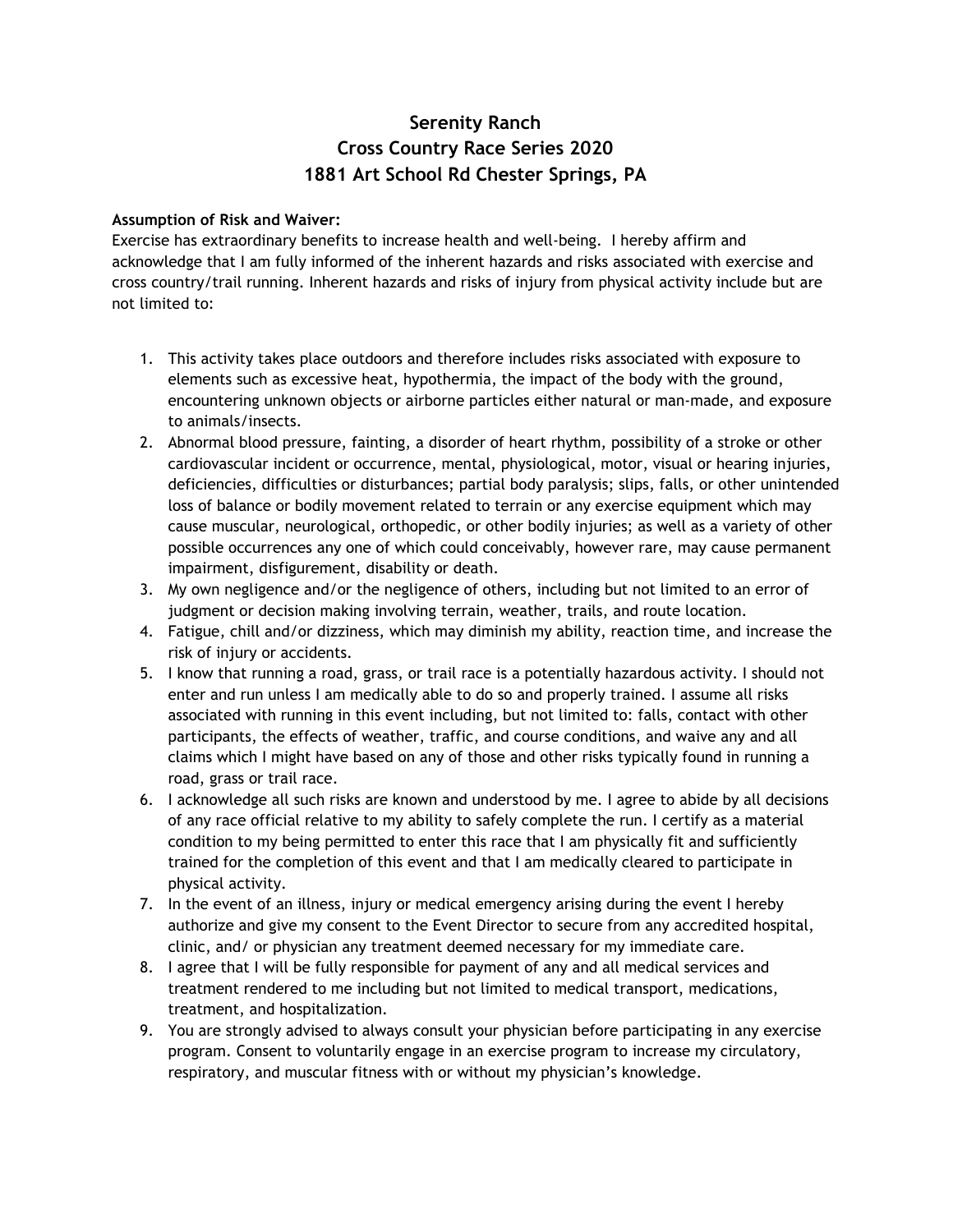### **ACTIVITY RELEASE OF LIABILITY, WAIVER OF CLAIMS, EXPRESS ASSUMPTION OF RISK, AND INDEMNITY AGREEMENT**

In consideration of being permitted to participate in the activities described above, I agree, acknowledge, and appreciate that:

- 1. I HEREBY RELEASE AND HOLD HARMLESS WITH RESPECT TO LIABILITY ANY AND ALL INJURY, DISABILITY, DEATH or loss or damage of person or property, WHETHER CAUSED BY NEGLIGENCE OR OTHERWISE, SBD Consulting and Advisory Services, LLC its owners, administrators, directors, agents, employees, volunteers, officers, any sponsors, advertisers, and the owners and lessors of the premises on which the activity takes place (each considered one of the "Releasees" herein).
- 2. To release the Releasees from liability and responsibility whatsoever and for any claims or cause of action that I, my estate, heirs, survivors, executors, or assigns may have for personal injury, property damage, or wrongful death arising from the above activities whether caused by active or passive negligence of the Releasees or otherwise.
- 3. By executing this document, I agree to hold the Releasees harmless and indemnify them in conjunction with any injury, disability, death, or loss or damage to person or property that may occur as a result of engaging in the above activities.
- 4. By entering into this Agreement, I am not relying on any oral or written representation or statements made by the Releasees other than what is set forth in this Agreement. I recognize, intend, and understand that this release is binding on my heirs, executors, administrators, or assignees.

This Agreement shall be binding to the fullest extent permitted by law. If any provision of this Agreement is found to be unenforceable, the remaining terms shall be enforced.

**\_\_\_\_\_\_\_\_\_\_\_\_\_\_\_\_\_\_\_\_\_\_\_\_\_\_\_\_\_\_\_\_\_\_\_\_\_\_\_\_\_\_\_\_\_\_\_\_\_\_\_\_\_\_\_\_\_\_\_**

I HAVE READ THE RELEASE OF LIABILITY AND ASSUMPTION OF RISK AGREEMENT, AND FULLY UNDERSTAND ITS TERMS, AND UNDERSTAND THAT I HAVE GIVEN UP LEGAL RIGHTS BY SIGNING IT, AND I SIGN IT FREELY AND VOLUNTARILY WITHOUT ANY INDUCEMENT.

## **I ACKNOWLEDGE AND AGREE TO ASSUME ALL RISKS. IF YOU UNDERSTAND AND COMPLETELY AGREE, Adult SIGNATURE HERE:**

This event follows the standard event industry policy: All entry fees are non-refundable. We reserve the right to postpone or cancel the event due to circumstances beyond our control such as a natural disaster or emergency or as required to protect the safety of participants and staff. No refunds will be issued under these circumstances. We reserve the right to change the details of the event without prior notice. I understand that my entry fee is non-refundable and entries are non-transferable. By submitting this entry, I acknowledge (or a parent or adult guardian for all children under 18 years) having read and agreed to the above release and waiver including the no refund policy.

**Photo Release: Check Yes: \_\_\_\_\_\_ OR No: \_\_\_\_\_\_\_**